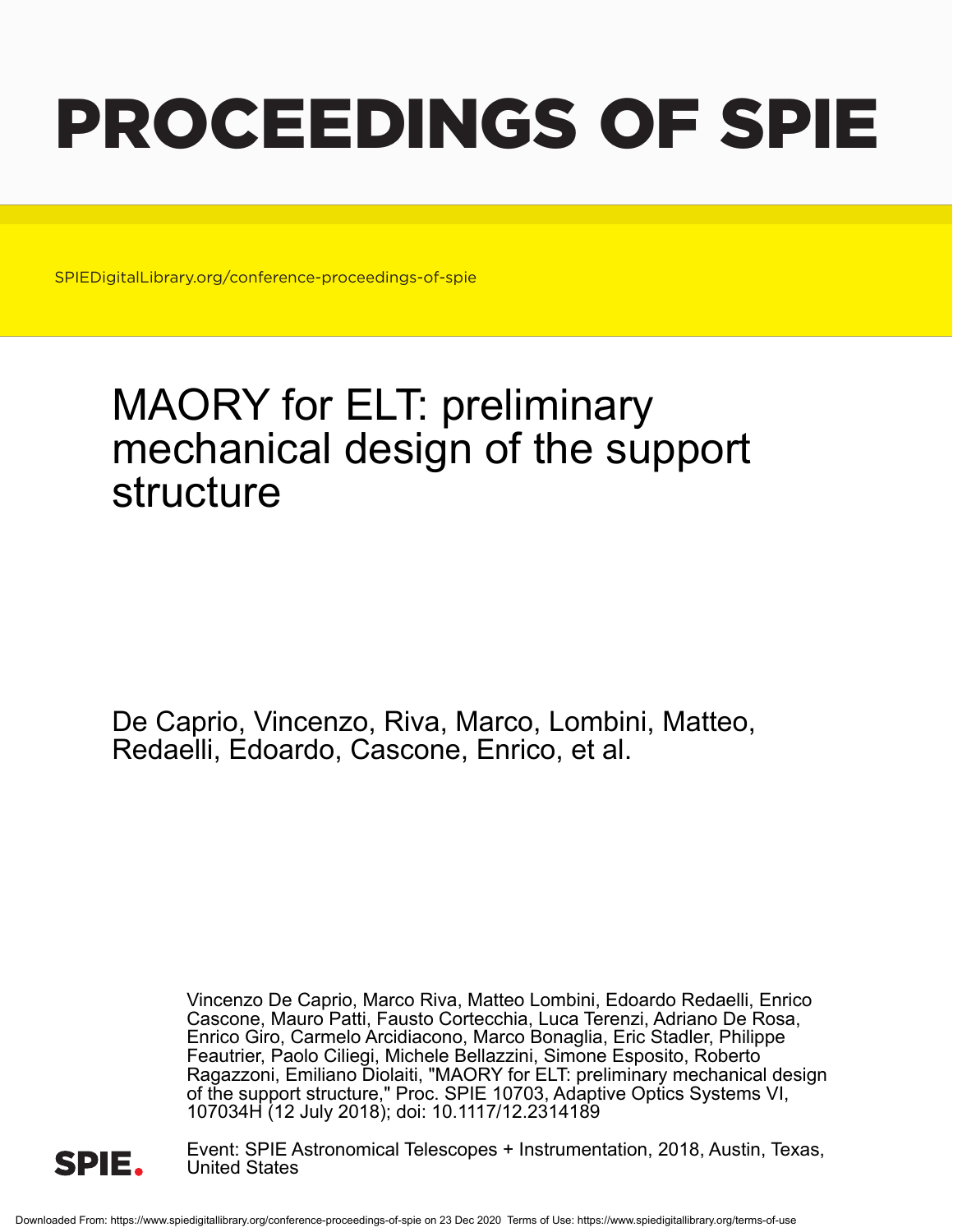# **MAORY for ELT: preliminary mechanical design of the support structure**

Vincenzo De Caprio<sup>\*a</sup>, <sup>b</sup>Marco Riva, <sup>c</sup>Matteo Lombini, <sup>b</sup>Edoardo Redaelli, <sup>a</sup>Enrico Cascone, <sup>c</sup>Mauro Patti, <sup>c</sup>Fausto Cortecchia, <sup>c</sup>Luca Terenzi, <sup>c</sup>Adriano De Rosa, <sup>b,d</sup>Enrico Giro, <sup>c</sup>Carmelo Arcidiacono, <sup>e</sup>Marco Bonaglia, <sup>f</sup>Eric Stadler, <sup>f</sup>Philippe Feautrier, <sup>c</sup>Paolo Ciliegi, <sup>c</sup>Michele Bellazzini <sup>e</sup>Simone Esposito, <sup>d</sup>Roberto Ragazzoni and <sup>c</sup>Emiliano Diolaiti.

aINAF - Osservatorio Astronomico di Capodimonte, Salita Moiariello 16, 80131 Napoli, Italy; b INAF - Osservatorio Astronomico di Brera, Via E. Bianchi 46, 23807 Merate, Italy; c INAF - Osservatorio di Astrofisica e Scienza dello Spazio di Bologna, Via P. Gobetti 93/3, 40129 Bologna, Italy;

d INAF - Osservatorio Astronomico di Padova, Vicolo Osservatorio 5, 35122 Padova, Italy; e INAF - Osservatorio Astrofisico di Arcetri, Largo Enrico Fermi 5, 50125 Firenze, Italy; f INSU - IPAG, 414 rue de la piscine, BP 53, 38041 Grenoble Cedex 9, France.

#### **ABSTRACT**

MAORY (Multi Conjugate Adaptive Optics RelaY) is one of the four instruments for the ELT (Extremely Large Telescope) approved for construction. It is an adaptive optics module able to compensate the wavefront disturbances affecting the scientific observations, achieving high strehl ratio and high sky coverage. MAORY will be located on the straight-through port of the telescope Nasmyth platform and shall re-image the telescope focal plane to a wide field camera (MICADO) and a possible future second instrument.

A trade-off study among different mechanical design options for the main mechanical structure has been carried out. This paper outlines an overview of the mechanical design that gives a better result in terms of stability, vibrations and manufacturing.

**Keywords:** ELT (Extremely Large Telescope), Multi-conjugate adaptive optics, Laser guide stars.

# **1. INTRODUCTION**

MAORY is a post-focal adaptive optics module for E-ELT. The instrument will be installed on the ELT Nasmyth platform A. It is designed to work with the imaging camera MICADO and with a second future instrument. The current baseline design of MAORY, from the opto-mechanical point of view, is composed by three modules:

- MAORY System module, including the Main Structure and the Post-Focal Relay Optics;

- LGS WFS module;

- NGS WFS module, including the LOR WFS and the SCAO WFS.

Both the NGS WFS and SCAO WFS modules are hosted in the same structure, the so called Green Doughnut.

An overview of the present status of the MAORY (Main Structure) mechanical design, recently entered in PDR phase, is given in this paper.

\_\_\_\_\_\_\_\_\_\_\_\_\_\_\_\_\_\_\_\_\_\_\_ \*vincenzo.decaprio@inaf.it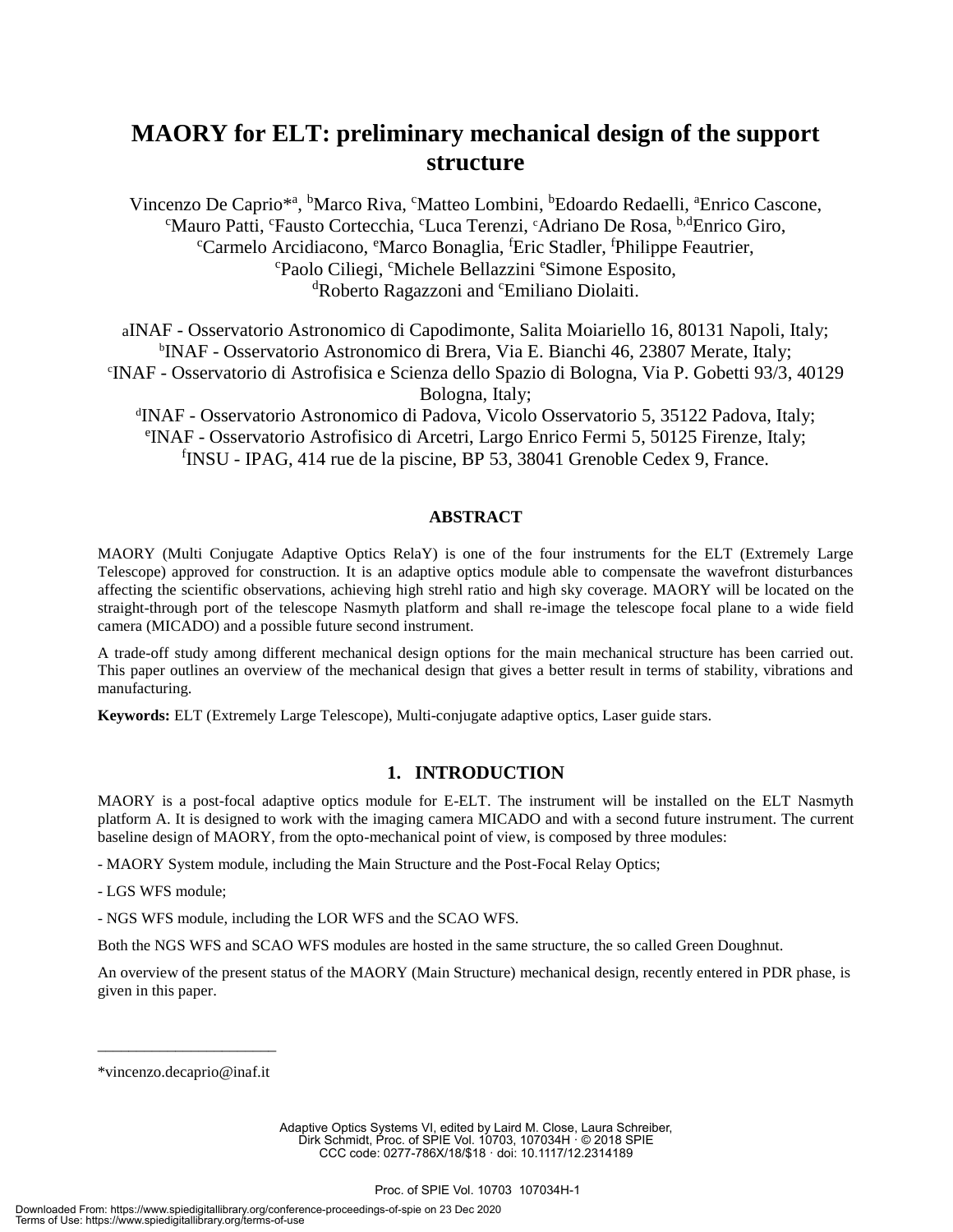# **2. DESIGN OVERVIEW OF MAORY MAIN STRUCTURE**

The MAORY instrument layout has been significantly changed since phase A. The instrument design volume is now on the telescope straight-through focus, which is a convenient location in term of space and available field of view.

The "Main Structure" of MAORY, a part of the whole MAORY instrument, includes:

- The Bench and Legs.
- The Enclosure with two ports (shutters).
- The CTU assemblies.

In this paper we present the preliminary mechanical design of the only Main Structure of MAORY, as above subdivided.



Figure 1. MAORY – overall view

# **3. BENCH AND LEGS DESIGN**

The bench will be a welded steel platform splitted up in five main parts for manufacturing and transportation reasons. The five parts will be connected each other with bolts and reference pins will be used to get again an accurate assembly, after dismounting, for the various provisional phases.

The bigger part (1 in the next Figure 2) will have dimensions compatible with container "high cube box" (ISO rules 668). In the present design each main part of the bench consists of two continuous planes, the top plane and the bottom plane, connected with vertical rib plates (in order to have a box structure) that adds rigidity at the whole structure.

The bench will be mounted on ESO - ELT Nasmith Platform A via eight steel legs by diameter 330 mm, and thickness 12.5 mm.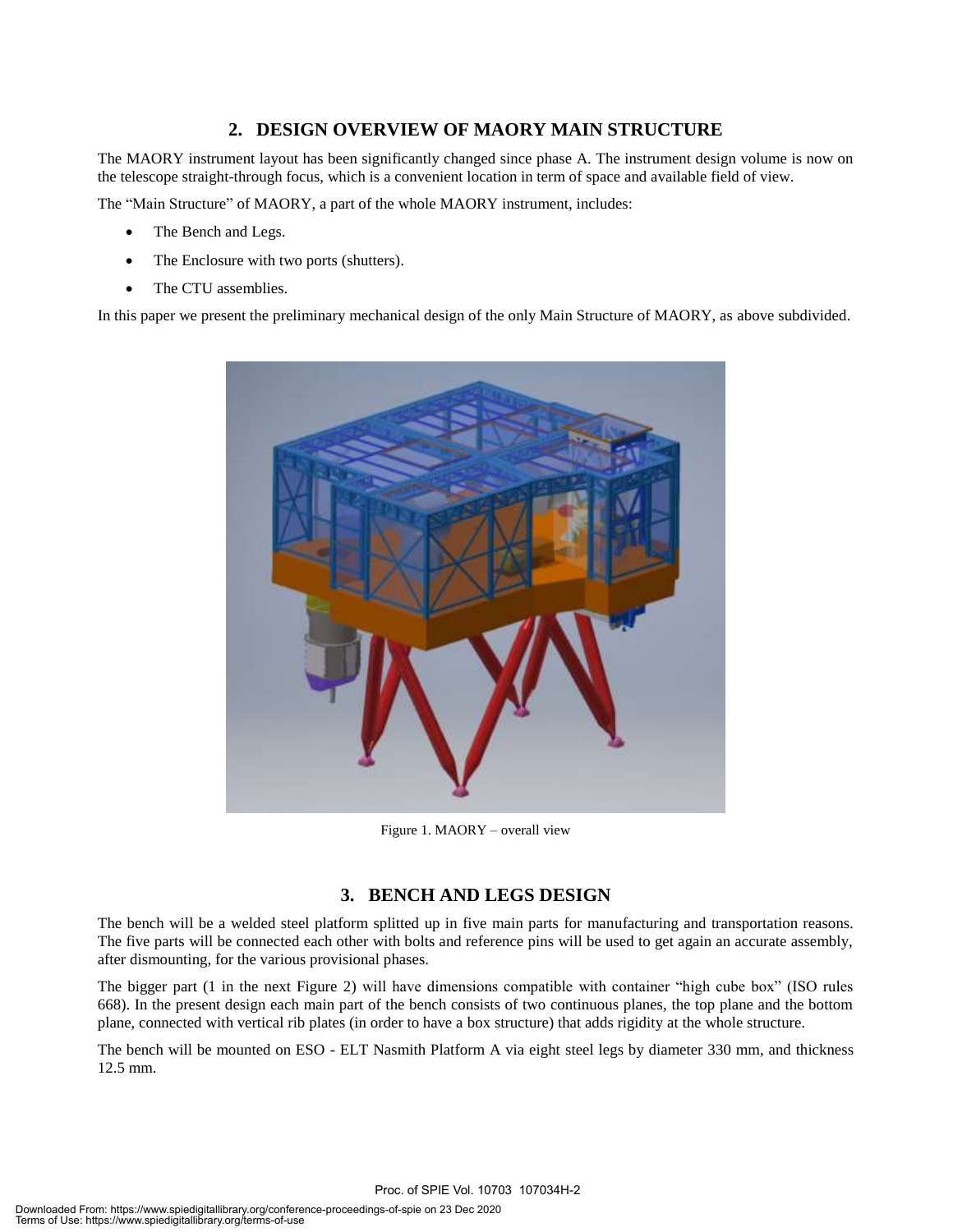The distance between the two planes and their thickness has been chosen in order to reach high enough stiffness and eigenfrequencies, taking the weight into account.



Figure 2. Bench - main parts and overall dimensions

#### **3.1 Bench FEM Analysis**

Preliminary FEM analysis was carried out on the model of bench with four Nasmyth flanges (four constraint points on the ELT Nasmith Platform) and eight legs.



Figure 3. Left side: Total displacements. Right side: first mode

#### **Static stress analysis**:

• The maximum deformation of the bench is 0,45mm in the red (cantilevered) areas, as shown in the above figure -Left side.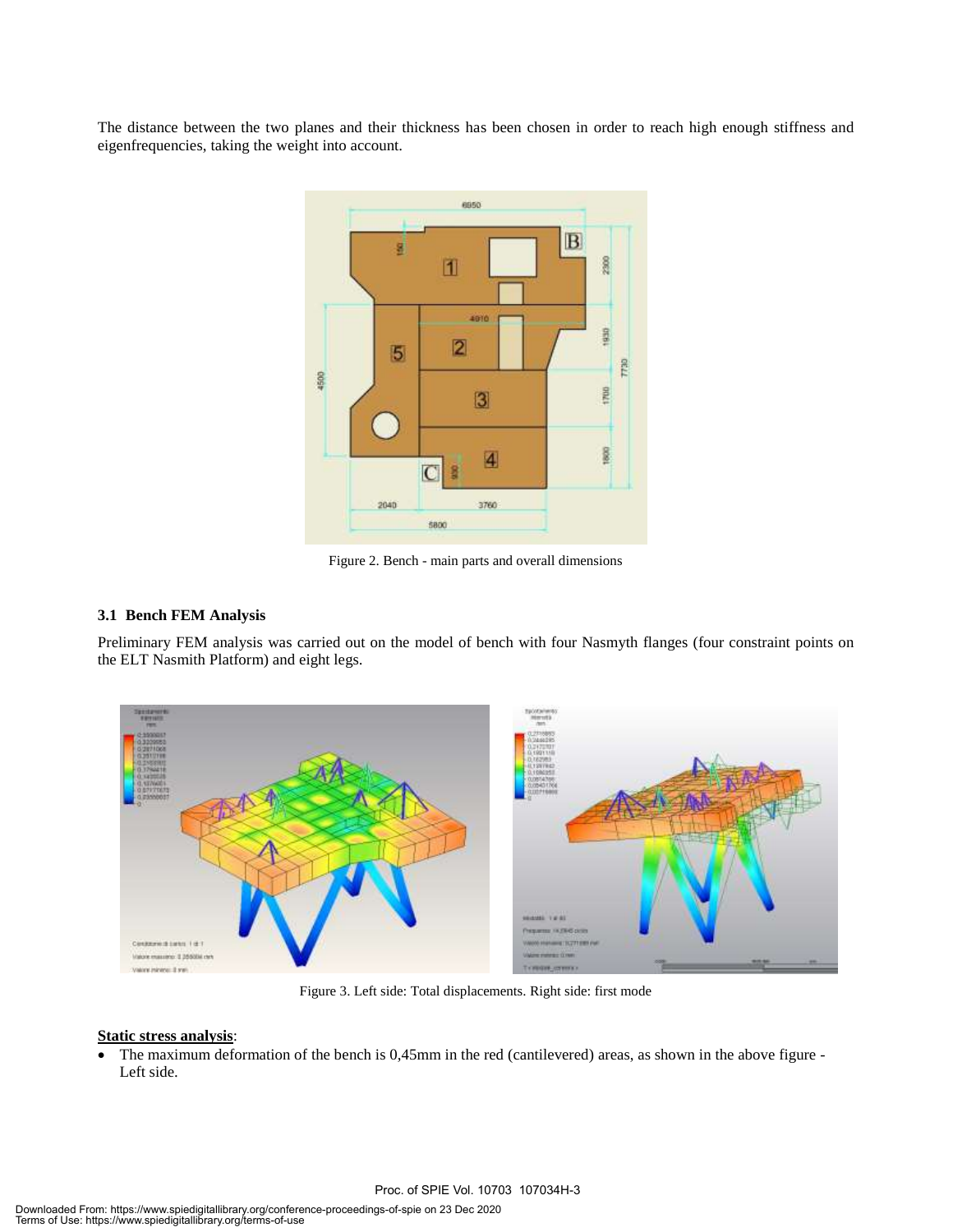#### **Modal analysis**:

- First mode frequency: 14,6 Hz (as shown in the Figure 3 Right side).
- The mass participation is less than 90% in X, Y, Z, Rx and Ry.

# **4. THE ENCLOSURE WITH PORTS**

Made of a number of modular aluminum panels and designed to reduce the weight as much as possible, the main purpose of the Enclosure is to protect the internal optical elements from the light and achieving as much as possible of uniform temperature distribution inside it.

The overall dimensions of the Enclosure are: • total height of the enclosure (compared to the bench) 2,5 m internal height of the enclosure (compared to the bench) 2,1 m max width 7,7 m max length 7,0 m

This structure will be provided of n° 6 trap doors in the top for the maintenance of the main optical elements and the calibration unit elevators. In order to improve the transport and assembly, the Enclosure structure will be splitted in:

- Main structure.
- Four covers.



Figure 4. Left side: Enclosure and the four covers. Right side: structure of the Enclosure

The main structure of the enclosure will be made with standard rectangular hollow sections (bolted or welded each other), that will be mounted on the optical bench which therefore bears its weight. This structure provide, also, of a lateral protection for the operators.

#### **4.1 Enclosure FEM Analysis**

A preliminary FEM static stress analysis has been carried out to check and improve the structural behaviour of the enclosure, with all loads due to weights of structural parts, sheet, systems, wind and earthquake, in several combinations.

The following image shows the deformation of the main structure; the maximum deflection is about 2,1mm in the center part of main structure, compatible with structure use.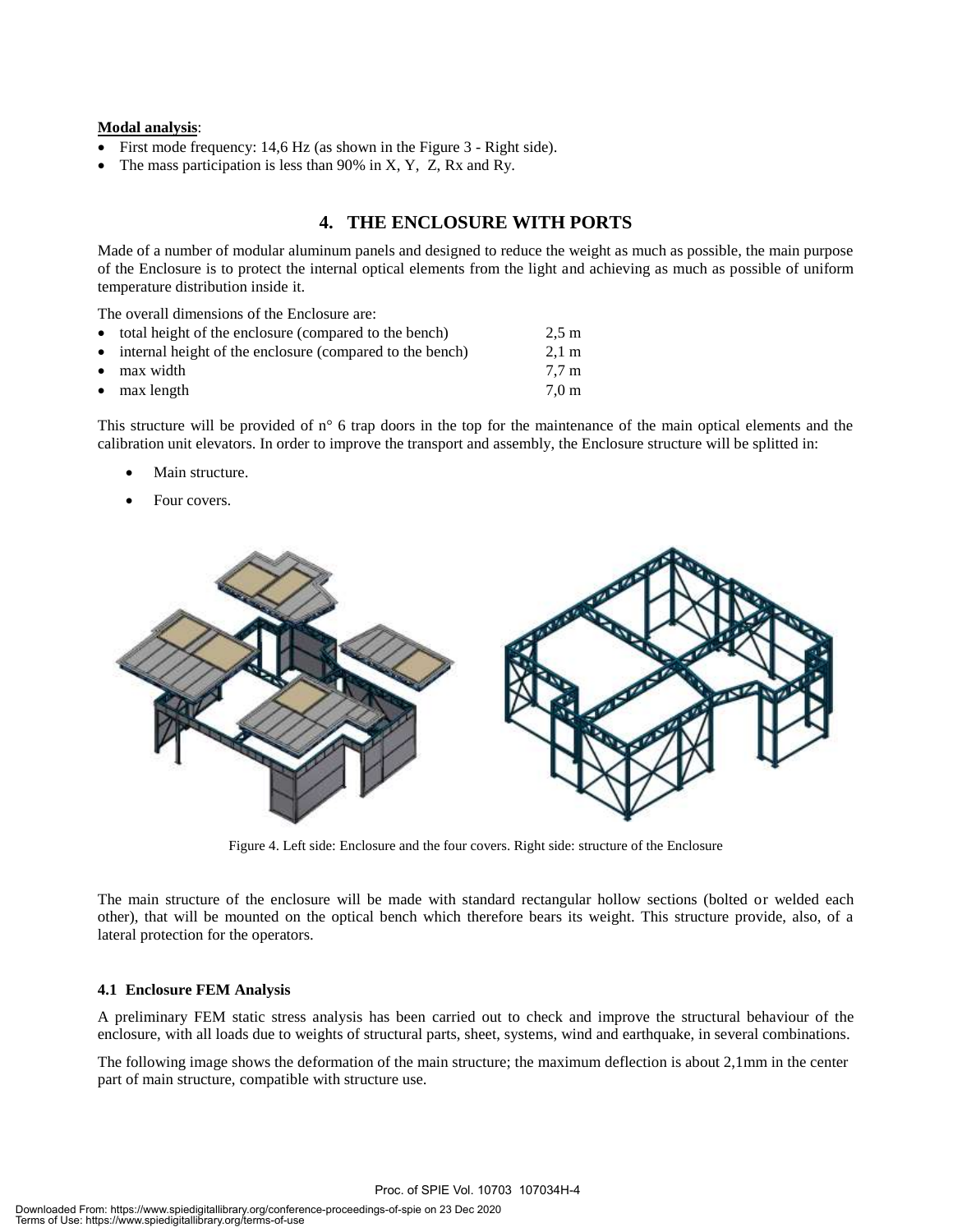

Figure 5. Displacement of Enclosure main structure

# **5. THE CTU ASSEMBLY**

The CTU Assembly #1 of MAORY will be able to accommodate the MAORY CTU modules. We have chosen an elevator "scheme" be make of four main parts:

- the elevator main frame, with linear guideways and ball screw;
- the elevator stiffening frame, that completes the main fixed structure;
- the mobile cart, with ball blocks and recirculating nut;
- the units support frame.

Using this scheme, during the observations, the units are out of the optical beams in the parking position located in the bottom part of theirelevator.When calibration will required, the selected elevator movesupthe CU in the optical path.





Figure 6. Left side: the elevator. Right side: the elevator mounted on the bench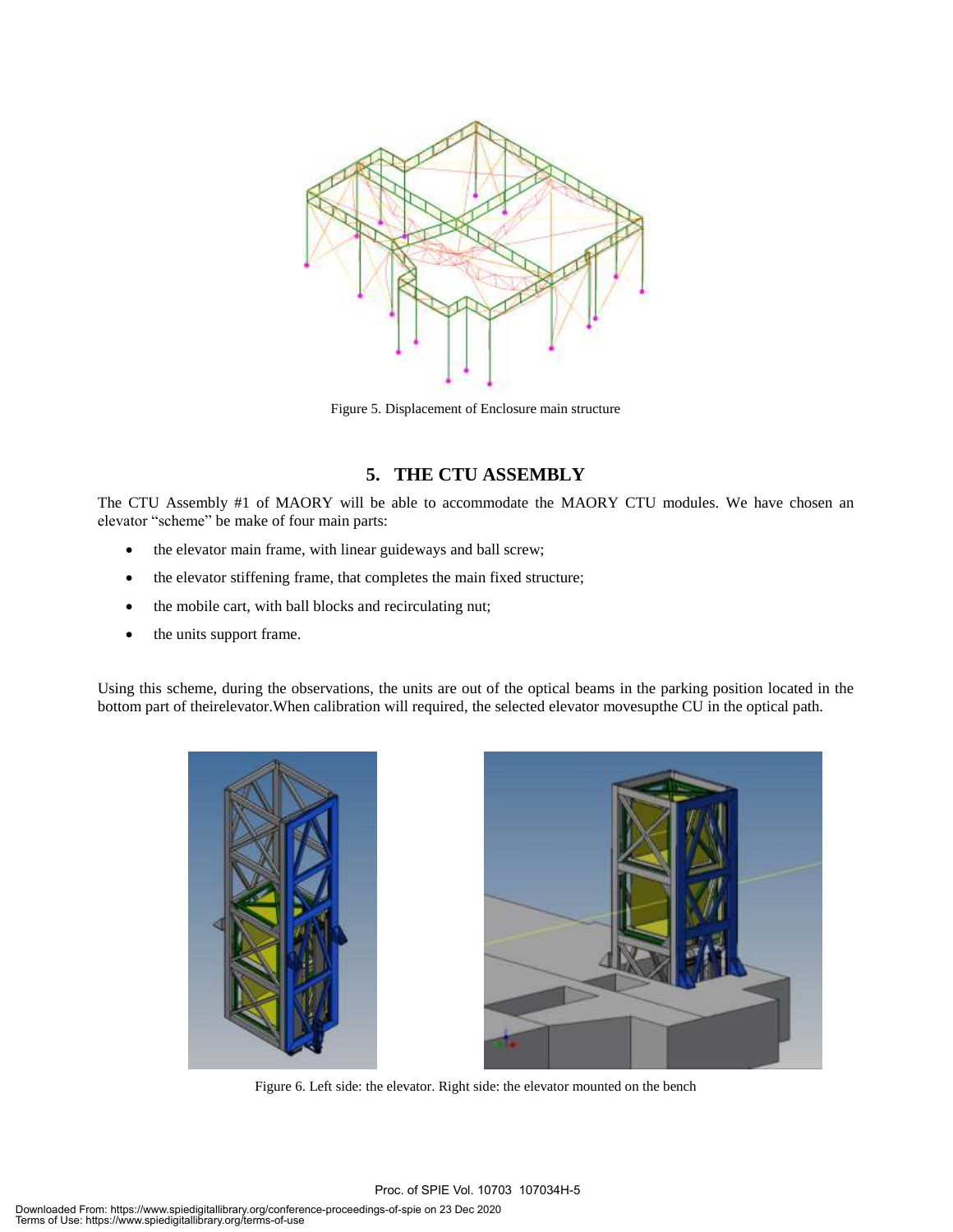The main frame structure is composed by rectangular standard hollow tube, material steel S275 JR, welded and then machined on the surfaces for guideways and ball bearing supports.



Figure 7. Elevator - main parts

#### **5.1 CTU Assembly FEM Analysis**

The results of the preliminary FEM analysis are shown in the following Figure 8.

The loads due to the units mobile frame have been applied to the rails in the upper position, corresponding to CU on the optical axis.

The maximum static deformation is about 0,32mm in the upper part of main structure, and it is mainly due to the presence of the hole for the optical path, without cross-bracing.



Figure 8. CRU Assembly total displacements. Right side: CTU Assembly first mode

The natural frequency analysis, with the loads in the same position, gives a first frequency at 25,1Hz, with a deformed shape similar to the static case, as shown in the previous Figure 8 - Right side.